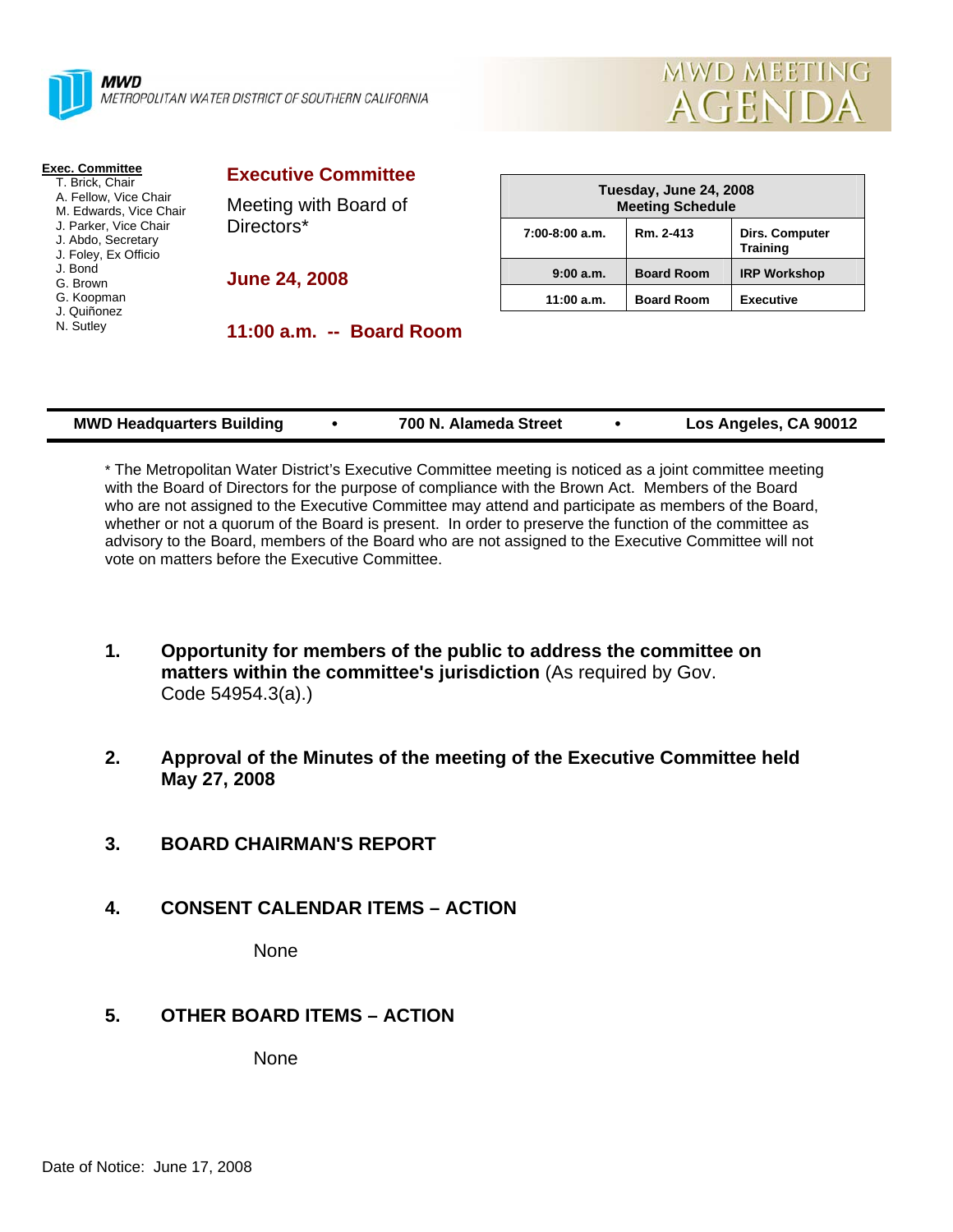# **6. BOARD INFORMATION ITEMS**

None

## **7. COMMITTEE ITEMS**

- a. Approve draft committee and Board meeting agendas, schedule and workshop for July
- b. General Manager's 2007/08 Business Plan Year-End Report
- c. General Manager's Business Plan for fiscal year 2008/09
- d. General Manager's report of Metropolitan's activities
- e. General Counsel's report of Legal Department activities
- f. General Auditor's 2007/08 Business Plan Year-End Report
- g. Approve General Auditor's Business Plan for fiscal year 2008/09
- h. General Auditor's report of Audit Department activities
- i. Ethics Officer's 2007/08 Business Plan Year-End Report
- j. Approve Ethics Officer's Business Plan for fiscal year 2008/09
- k. Ethics Officer's report of Ethics Department activities

## **8. REPORTS FROM COMMITTEES**

- a. Business and Finance Committee
- b. Engineering and Capital Programs Committee
- c. Water Quality and Operations Committee
- d. Water Planning and Stewardship Committee
- e. Legal and Human Resources Committee
- f. Communications and Legislation Committee